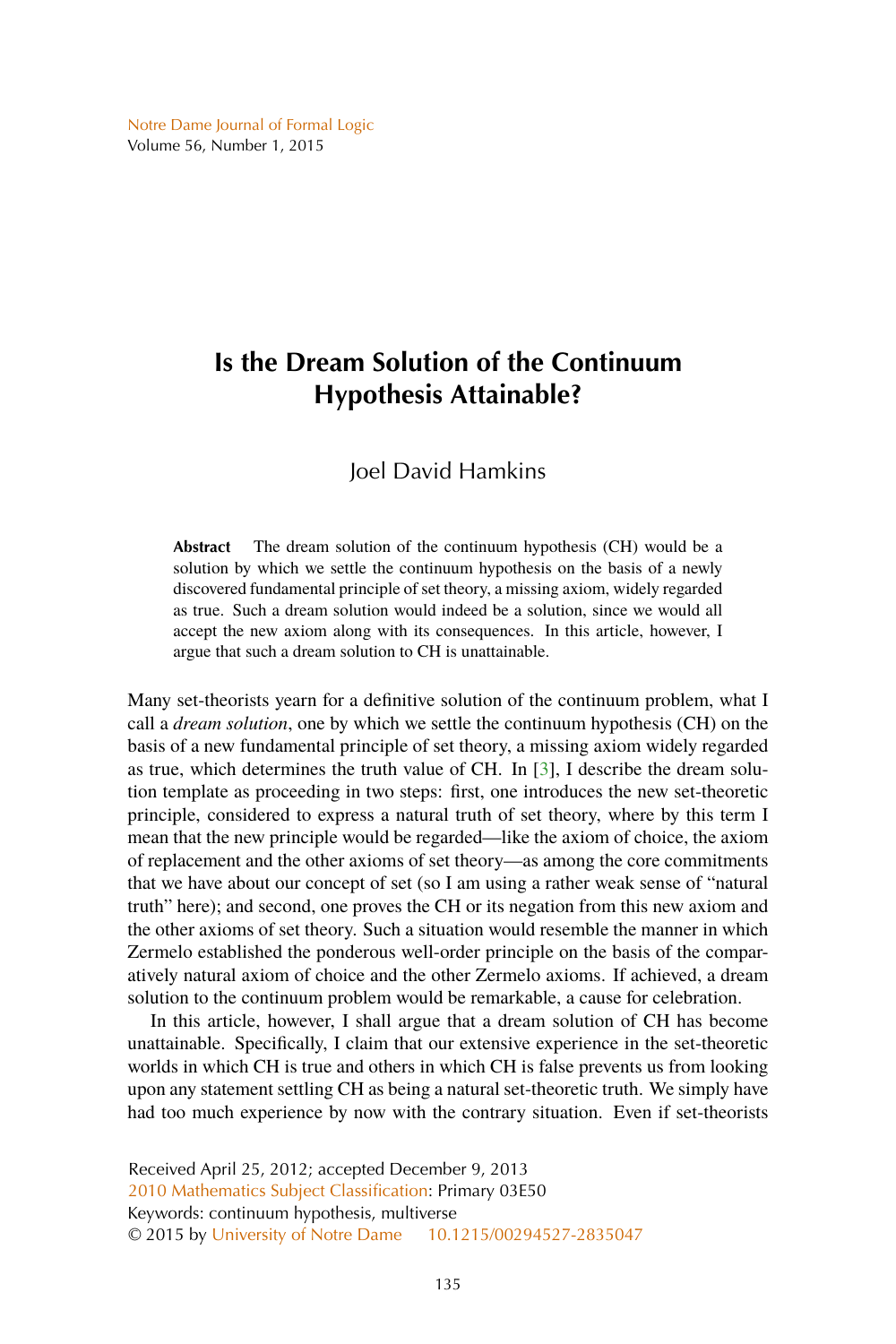<span id="page-1-0"></span>initially find a proposed new principle to be a natural truth for sets, nevertheless once it is learned that the principle settles CH, then this preliminary judgment will evaporate in the face of deep experience with the contrary, and set-theorists will look upon the statement merely as an intriguing generalization or curious formulation of CH or  $\neg$ CH, rather than as a new truth. In short, success in the second step of the dream solution inevitably undermines success in the first step.

To be precise, my argument is that (1) regardless of what set-theorists might assert, their mathematical behavior demonstrates that they accept the existence of diverse set-theoretic worlds, including some with CH and some with  $\neg$ CH, and that the concepts of set arising in these worlds is perfectly robust and satisfactory as a concept of set; (2) thus, whatever philosophical claims might be made in support of a newly proposed set-theoretic principle, if it is known to violate CH or  $\neg$ CH, then the set-theorist's experience in the contrary set-theoretic contexts will prevent them from accepting the new principle as a natural set-theoretic truth; (3) and so the proposed dream solution will fail.

The continuum hypothesis, the assertion that every set of reals is either countable or equinumerous with the whole of  $\mathbb{R}$ , is equivalently formulated in ZFC as the claim that the power set  $P(N)$  of the natural numbers has the same cardinality as  $\omega_1$ , the first uncountable ordinal. Thus, the continuum hypothesis is the assertion that the two classical means of constructing uncountable sets give rise to the same uncountable cardinality. The question was open since the time of Cantor, appearing at the top of Hilbert's famous 1900 list of open questions, until Gödel proved that  $ZFC + CH$  holds in the constructible universe  $L$  of any model of ZFC, and Cohen proved that  $L$  has a forcing extension  $L[G]$  satisfying ZFC +  $\neg$ CH. Going beyond this connection to the constructible universe, both the continuum hypothesis and its negation are forceable over any model of set theory.

## **Theorem 1 (Cohen, Solovay)** *The set-theoretic universe* V *has forcing extensions*

- *1.*  $V[G]$ , collapsing no cardinals, such that  $V[G] \models \neg CH$ , and
- *2.*  $V[H]$ , adding no new reals, such that  $V[H] \models CH$ .

Although it was formerly common to undertake forcing constructions only for countable transitive models of fragments of ZFC, one may formalize the forcing method as an internal ZFC construction, rather than a metatheoretic construction, and thereby make sense of forcing over an arbitrary model of set theory, including over the full universe V. By means of what I have called the naturalist account of forcing (see [\[3\]](#page-9-0)), or by the classical Boolean ultrapower (Boolean-valued quotient) approach (see, e.g., Hamkins and Seabold [\[6\]](#page-9-0), Fuchs, Hamkins, and Reitz [\[2\]](#page-9-0)), one may legitimize the forcing-over-the-universe approach to forcing, by now the most common approach in the set-theoretic literature, and it is this approach that resonates most strongly with the multiverse perspective that the forcing extensions of  $V$  are real.

The theorem shows that every model of set theory is close to models with the opposite answer to CH. Since the CH and  $\neg$ CH are easily forceable, the continuum hypothesis is something like a light switch, which can be turned on and off by moving to ever larger forcing extensions. Indeed, a key concept in the modal logic of forcing (see Hamkins and Löwe [\[5\]](#page-9-0)) is that of a *switch*, a statement  $\psi$  of set theory such that both  $\psi$  and  $\neg \psi$  are forceable over any forcing extension of the universe. Thus, the continuum hypothesis is a switch, one which set-theorists today have truly flicked many times. In each case of the theorem the forcing is relatively mild, with the new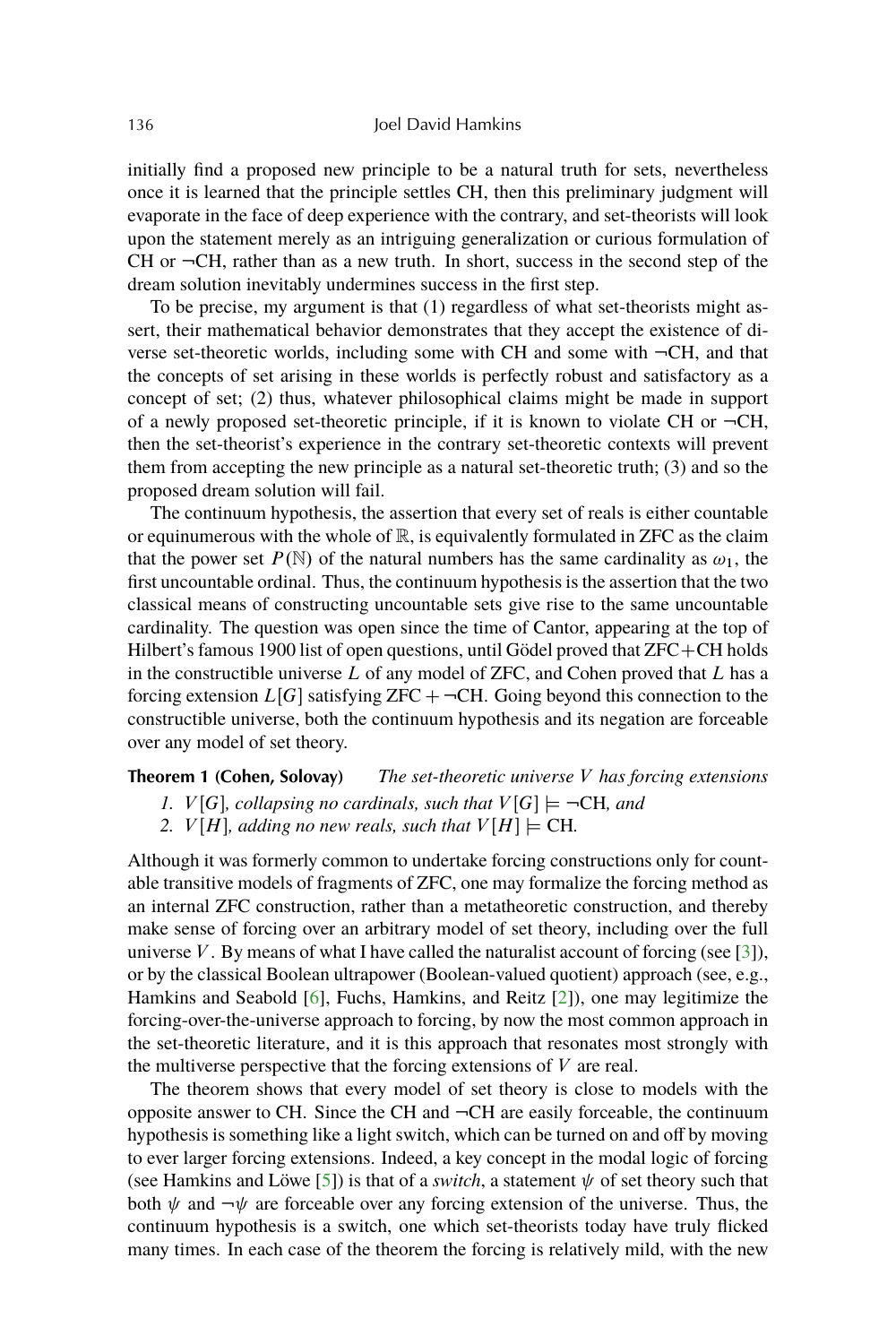<span id="page-2-0"></span>universes, for example, having all the same large cardinals as the original universe, a fact that refuted Gödel's hope that large cardinals might settle the CH. After decades of experience and study, set-theorists today have a profound understanding of how to achieve the continuum hypothesis or its negation in diverse models of set theory forcing it or its negation in innumerable ways, while simultaneously controlling other set-theoretic properties—and have therefore come to a deep knowledge of the extent of the continuum hypothesis and its negation in set-theoretic worlds.

More generally, I have argued in [\[3\]](#page-9-0) that in set theory we have come to discover an entire multiverse of set concepts, each giving rise to a corresponding set-theoretic universe. Many of these set-theoretic universes are the universes that we have long known and described in set theory, such as L, HOD,  $L[\mu]$ , K, HOD[A],  $V_{\kappa}$ ,  $H_{\kappa+}$ ,  $L(\mathbb{R})$ ,  $L(V_{\lambda+1})$  and innumerably many others, including especially the forcing extensions of these and other models by any of the enormous collection of forcing notions that have been studied in set theory. In the past half-century, set-theorists have gained a precise familiarity with the nature of these diverse set-theoretic worlds; we move from one to another with ease. Part of my goal in the multiverse article was to tease apart two often-blurred aspects of set-theoretic Platonism, namely, to separate the claim that the set-theoretic universe has a real mathematical existence from the claim that it is unique. The multiverse perspective is meant to affirm the realist position, while denying the uniqueness of our set-theoretic background concept. What we have learned in set theory is that we have a choice of diverse set-theoretic universes, each arising from its own iterated set concept. We may regard each of these universes to be fully as real as the universists take their background set concept to be, just as one may regard all the shades of blue as actual colors, regardless of any debate about which of them is to be deemed officially "blue," an irrelevant designation with respect to ontology. Our mathematical experience is that these alternative set-theoretic worlds are perfectly fine set-theoretically, and we have gained an extensive experience living in them. Universally, set-theorists seem to feel free to adopt either CH or  $\neg$ CH in any set-theoretic context, whenever it is convenient, if it helps them attain a set-theoretic insight, and it is never beyond the pale to work under the assumption that CH holds or that it fails.

On the multiverse view the continuum hypothesis is a settled question, for the answer consists of the expansive, detailed knowledge set-theorists have gained about the extent to which the CH holds and fails in the multiverse, about how to achieve it or its negation in combination with other diverse set-theoretic properties. Of course, there are and will always remain questions about whether one can achieve CH or its negation with this or that hypothesis, but the point is that the most important and essential facts about CH are deeply understood, and it is these facts that constitute the answer to the CH question.

The fact that in any set-theoretic context we may find nearby alternative settheoretic universes, having the same large-scale set-theoretic properties such as large cardinals, but in which the CH has a prescribed alternative value, has become a core set-theoretic intuition at the center of our framework of understanding of the CH. Faced with a newly proposed naturally appealing set-theoretic principle that happens to settle CH, we must choose how to revise our beliefs. For us to accept the new principle as a set-theoretic truth would require a radical revision in our web of belief, overturning central commitments to the set-theoretic legitimacy of both CH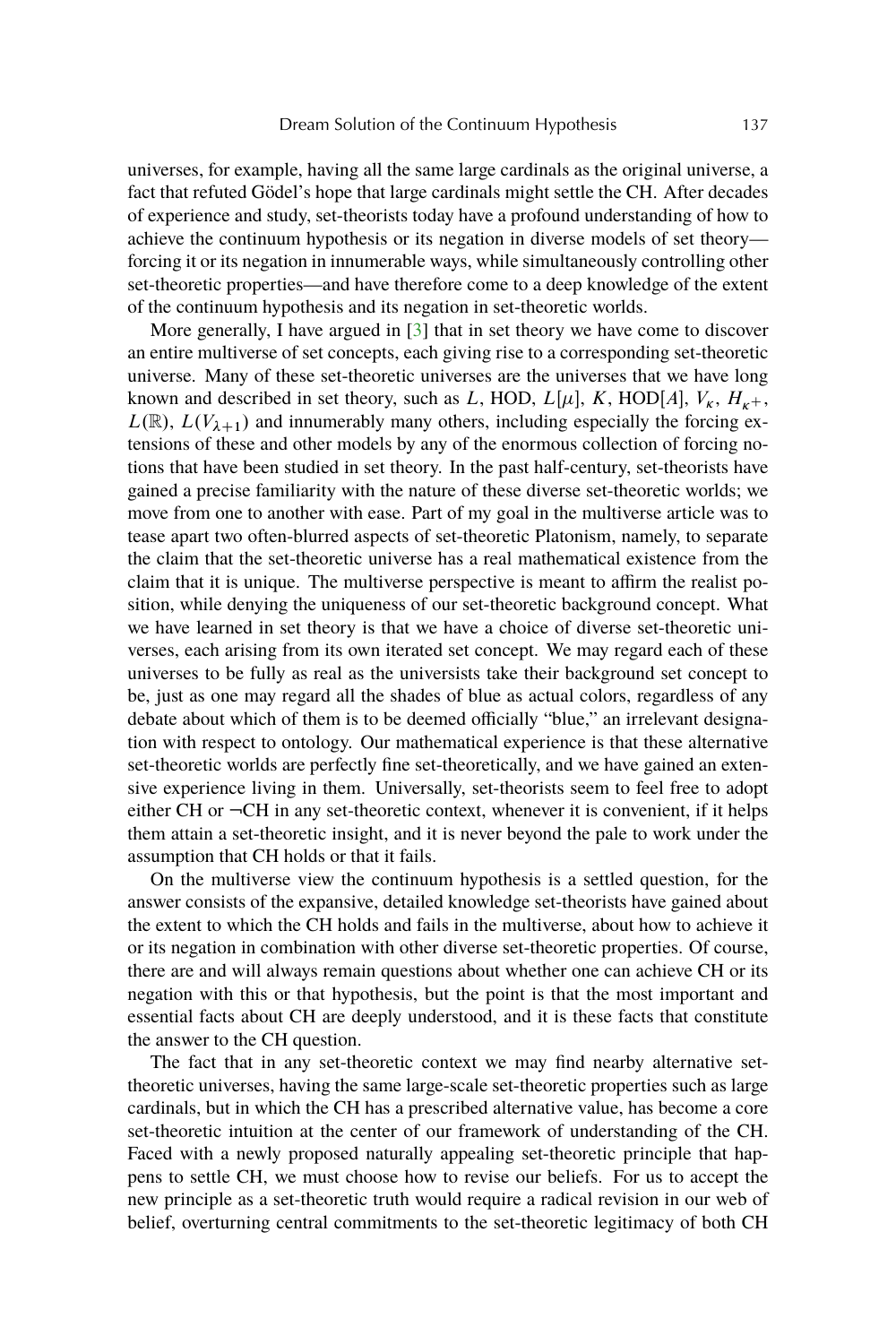<span id="page-3-0"></span>and  $\neg$ CH, a difficult possibility negating our extensive experience. But for us to accept the new principle merely as an intriguing formulation or strengthening of CH or  $\neg$ CH will be far less disruptive, an easy choice accommodated into our web of belief with ease, illuminating at least in those set-theoretic worlds that conform with it. And so that is how we will do it.

To support this claim further, let me borrow from the opposition. In his excellent recent article, Daniel Isaacson [\[7\]](#page-9-0) mounts a vigorous appeal to second-order categoricity arguments in order to establish the uniqueness of the set-theoretic universe and thereby establish the cumulative hierarchy as what he calls a particular mathematical structure. This style of argument goes back to Zermelo's categoricity argument characterizing the models of second-order set theory as precisely those of the form  $V_k$  for an inaccessible cardinal  $\kappa$ , but Isaacson proceeds further to provide a characterization of the entire set-theoretic universe in terms of second-order set-theoretic properties. Isaacson's argument shares important features with Martin's similar argument of  $[9]$ , and both Isaacson and Martin eventually use the categoricity arguments in order to defend the view that the continuum hypothesis is a definite mathematical question (though neither says which way the answer goes, and Martin is more reserved, asserting merely that there is *at most one* concept of set meeting his criterion). Thus, Isaacson is aligned with the universist position. Nevertheless, let us look more closely at his description of how particular mathematical structures become established, of how we come to know them, to support my argument against the universe view.

Specifically, Isaacson distinguishes between the *particular* as opposed to *general* mathematical structures, discussing the distinction at length in its connection to structuralism. The structures of the natural numbers, the integers and the real numbers are each particular mathematical structures, as opposed to the class of all groups, all rings or all topological spaces, which are examples of classes of general mathematical structures. Although both particular and general mathematical structures are treated by means of mathematical axioms, the nature of this treatment is fundamentally different in the two cases. Namely, with the particular structures, we identify general principles true of these structures, which encapsulate our knowledge about them, characterize them up to isomorphism, and serve as axioms in the sense that we use those general principles to unify diverse arguments about the structures. With general mathematical structures, in contrast, such as when we specify the class of rings by the ring axioms, the axioms have the character of definitions or demarcations of the domain of discourse rather than self-evident truths or encapsulations of specific knowledge.

Isaacson [\[7\]](#page-9-0) explains that our knowledge of particular mathematical structures arises from our informal mathematical practice and experience with them:

If the mathematical community at some stage in the development of mathematics has succeeded in becoming (informally) clear about a particular mathematical structure, this clarity can be made mathematically exact. Of course by the general theorems that establish first-order languages as incapable of characterizing infinite structures the mathematical specification of the structure about which we are clear will be in a higher-order language, usually by means of a full secondorder language. Why must there *be* such a characterisation? Answer: if the clarity is genuine, there must be a way to articulate it precisely. If there is no such way, the seeming clarity must be illusory. Such a claim is of the character as the Church–Turing thesis, for every apparently algorithmic process, there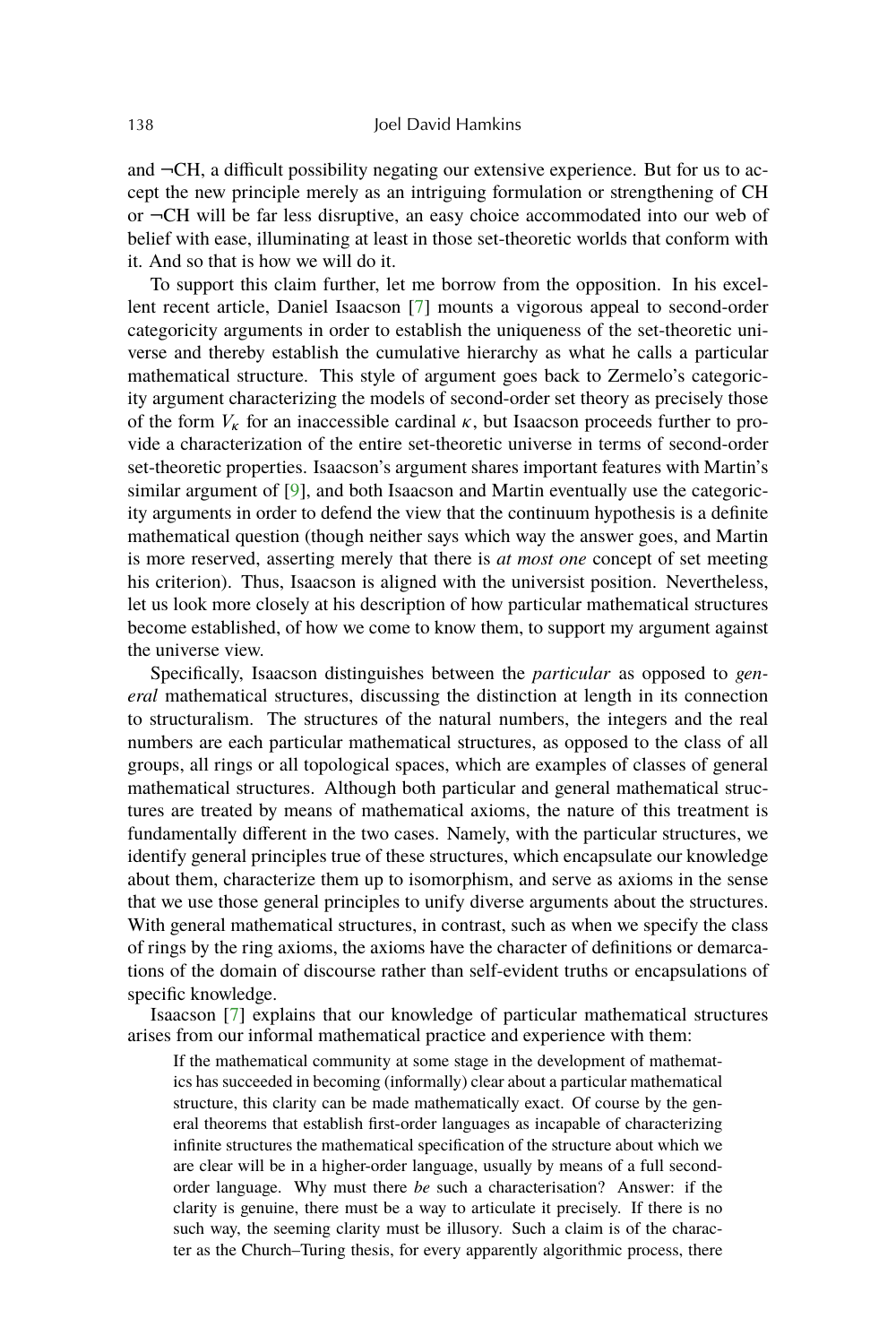<span id="page-4-0"></span>is a Turing machine or  $\lambda$ -calculus formal computation. In the present case, for every particular structure developed in the practice of mathematics, there is [a] categorical characterization of it. [\[7,](#page-9-0) p. 39]

He specifically identifies a notion of informal rigor by which we come to understand the particular mathematical structures:

The something more that is needed to represent true sentences of arithmetic as logical consequences of the second-order axioms of arithmetic is ... the informal rigour by which we have come to understand these second-order axioms, and thereby to see that they are coherent. It is a development of mathematical understanding through informal rigour and not some further derivation that is needed. . . .We must reflect on our conceptual understanding of a given particular mathematical structure as it has developed to see how it is that truths of e.g. arithmetic are those that hold in the structure of the natural numbers which we have succeeded in characterizing. [\[7,](#page-9-0) p. 41]

I claim that it is precisely this kind of mathematical experience that set-theorists have gained with respect to the various (particular) forcing extensions of the universe and the other models of set theory commonly studied. We know what it is like to live in the universe obtained by adding  $\aleph_2$  many Cohen reals over L and what it is like in the  $L(\mathbb{R})$  of that extension. We know what it is like in the universe obtained by forcing  $MA + \neg CH$  over L, or by forcing with Sacks forcing, or by iteratively adding a dominating real. The resulting universes are places we have been. We are deeply familiar with the universe obtained by forcing with the Laver preparation of a supercompact cardinal and with the model of PFA obtained by Baumgartner's similar construction. This is not to say that we know everything that there is to know about these universes—there will always be more to learn about them—just as Isaacson mentions that we do not know the complete theory of arithmetic even though we seem to have the integers as a particular mathematical structure. But we have sufficient experience living in these diverse set-theoretic worlds to know that the concept of set used in each of them is perfectly robust and satisfactory as a concept of set. Each of these universes feels fully set-theoretic, and one can imagine living out a full mathematical life inside almost any one of them.

It is for this reason that the dream solution has become impossible. Our situation with CH is not merely that CH is formally independent and we have no additional knowledge about whether it is true or not. Rather, we have an informed, deep understanding of how it could be that CH is true and how it could be that CH fails. We know how to build the CH- and  $\neg$ CH-worlds from one another. Set-theorists today grew up in these worlds, comparing them and moving from one to another while controlling other subtle features about them. Consequently, if someone were to present a new set-theoretic principle  $\Phi$  and prove that it implies  $\neg CH$ , say, then we could no longer look upon  $\Phi$  as manifestly true for sets. To do so would negate our experience in the CH worlds, which we found to be perfectly set-theoretic. It would be like someone proposing a principle implying that only Brooklyn really exists, whereas we already know about Manhattan and the other boroughs. And similarly if  $\Phi$  were to imply CH. We are simply too familiar with universes exhibiting both sides of CH for us ever to accept as a natural set-theoretic truth a principle that is false in some of them. So success in the second step of the dream solution fatally undermines success in the first step.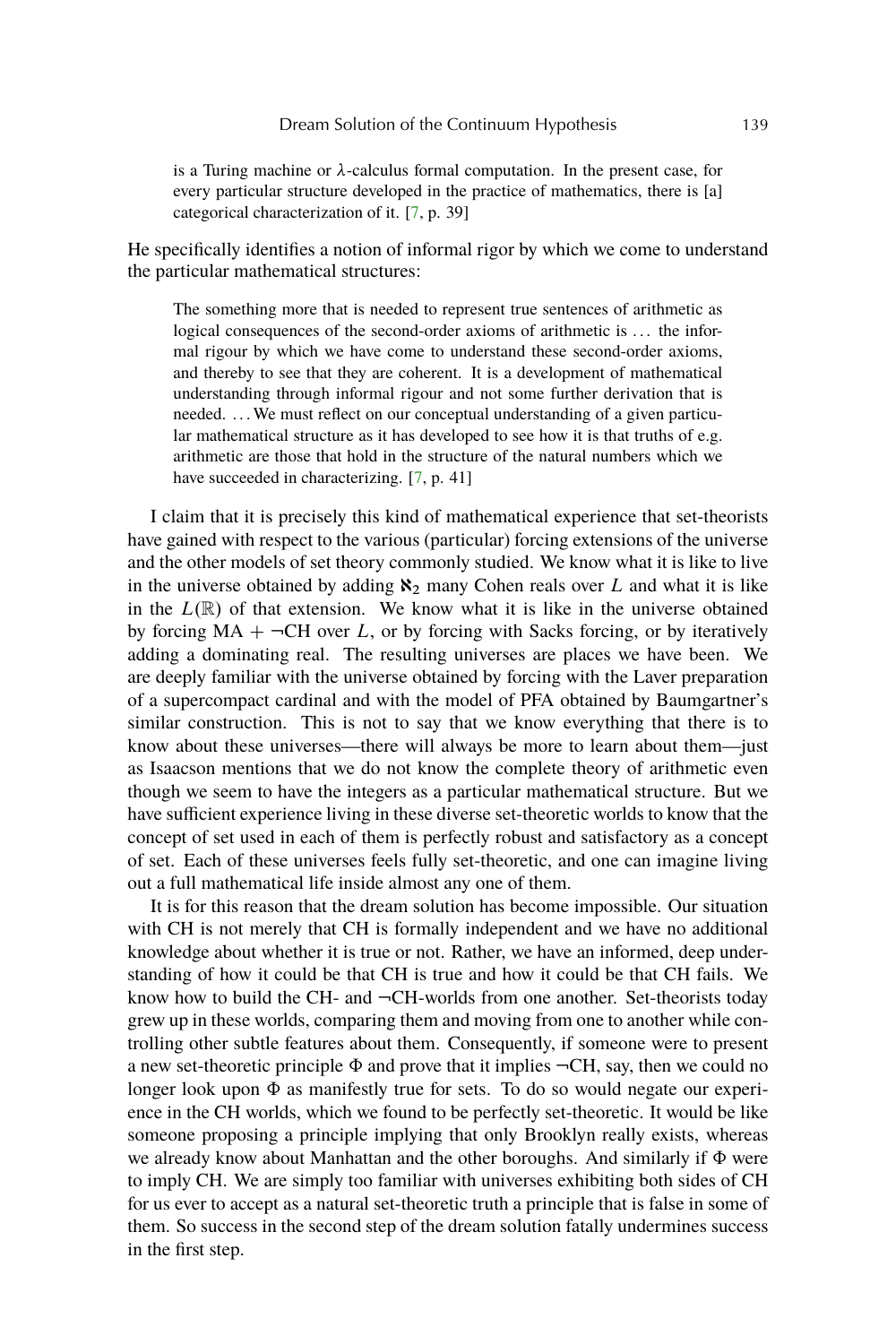<span id="page-5-0"></span>In summary, for any particular attempt at a dream solution of the continuum problem, where a new set-theoretic principle is proposed and proved to settle CH, then I predict that set-theorists will object to the claim that the principle is a set-theoretic truth, and furthermore, their objections will arise from a wellspring of deep mathematical experience with the contrary hypothesis.

Let me illustrate with examples of how this predicted pattern of response has in fact already occurred a few times. Consider first the reaction to Chris Freiling's delightful axiom of symmetry in [\[1\]](#page-9-0). Freiling describes his argument as containing "a simple philosophical 'proof' of the negation of Cantor's continuum hypothesis" and presents a line of reasoning that I find exactly to follow the dream solution template. Namely, Freiling begins with a bit of philosophical intuition-building, "subject[ing] the continuum to certain thought experiments involving random darts," before ultimately landing at his axiom of symmetry, presented as a true and natural axiom, an "intuitively clear axiom," whose truth, Freiling argues, follows from our strongest pre-reflective ideas about symmetry and likelihood, the same intuitions that underlie the fundamental concepts of measure theory.

Let us jump into the details, which are fun to consider. The axiom of symmetry is the assertion that for any function  $f$  mapping reals to countable sets of reals, there are real numbers x and y such that  $y \notin f(x)$  and  $x \notin f(y)$ . To argue for the natural appeal of the axiom, Freiling [\[1\]](#page-9-0) proposes that we imagine throwing two darts in succession at a dart board, considering precisely where they land. The first dart lands at some position x, and because  $f(x)$  is a countable set, we expect almost surely that the second dart will land at a point  $y$  not in that set, and so almost surely  $y \notin f(x)$ . But since the order in which we consider the darts should not seem to matter, we conclude by symmetry that almost surely  $x \notin f(y)$  as well. So almost surely our darts will land at positions  $x$  and  $y$  fulfilling the axiom of symmetry claim  $y \notin f(x)$  and  $x \notin f(y)$ . Freiling emphasizes that not only do we have natural reason to expect that there is a pair  $(x, y)$  with the desired property, but what is more, we should expect that almost all pairs have the desired property: "actually [the axiom], being weaker than our intuition, does not say that the two darts have to do anything. All it claims is that what heuristically will happen every time, can happen." Thus, Freiling argues for the natural appeal and truth of the axiom of symmetry.

Many mathematicians, in my personal experience, though usually less so for more experienced mathematicians, find this dart-throwing thought experiment quite appealing upon the first presentation, at least at this point in the argument, and regard it as providing a natural support for the axiom of symmetry. These mathematicians are often quite surprised, in the second part of Freiling's argument, to learn that the axiom of symmetry is actually equivalent to  $\neg$ CH, and in my experience they universally revise their initial judgment of the axiom as a result. (Perhaps this indicates what will happen to a dream solution proposal, when there is a pause between the two steps, so that the new principle is accepted for a time before it is realized that it settles CH.) Nevertheless, the equivalence of AS with  $\neg$ CH is not difficult to establish, and I hereby instruct all graduate students of set theory reading this article to place it now temporarily aside, while I assign them the task of proving AS  $\iff \neg CH$  as an exercise. The forward implication is easy, for if CH holds, then there is a well-ordering of R in order type  $\omega_1$ , and we may consider the function f mapping every real x to the initial segment of the order up to  $x$ , a countable set. The point is that for any two real numbers, either  $x$  precedes  $y$  or conversely in the well-order, and so either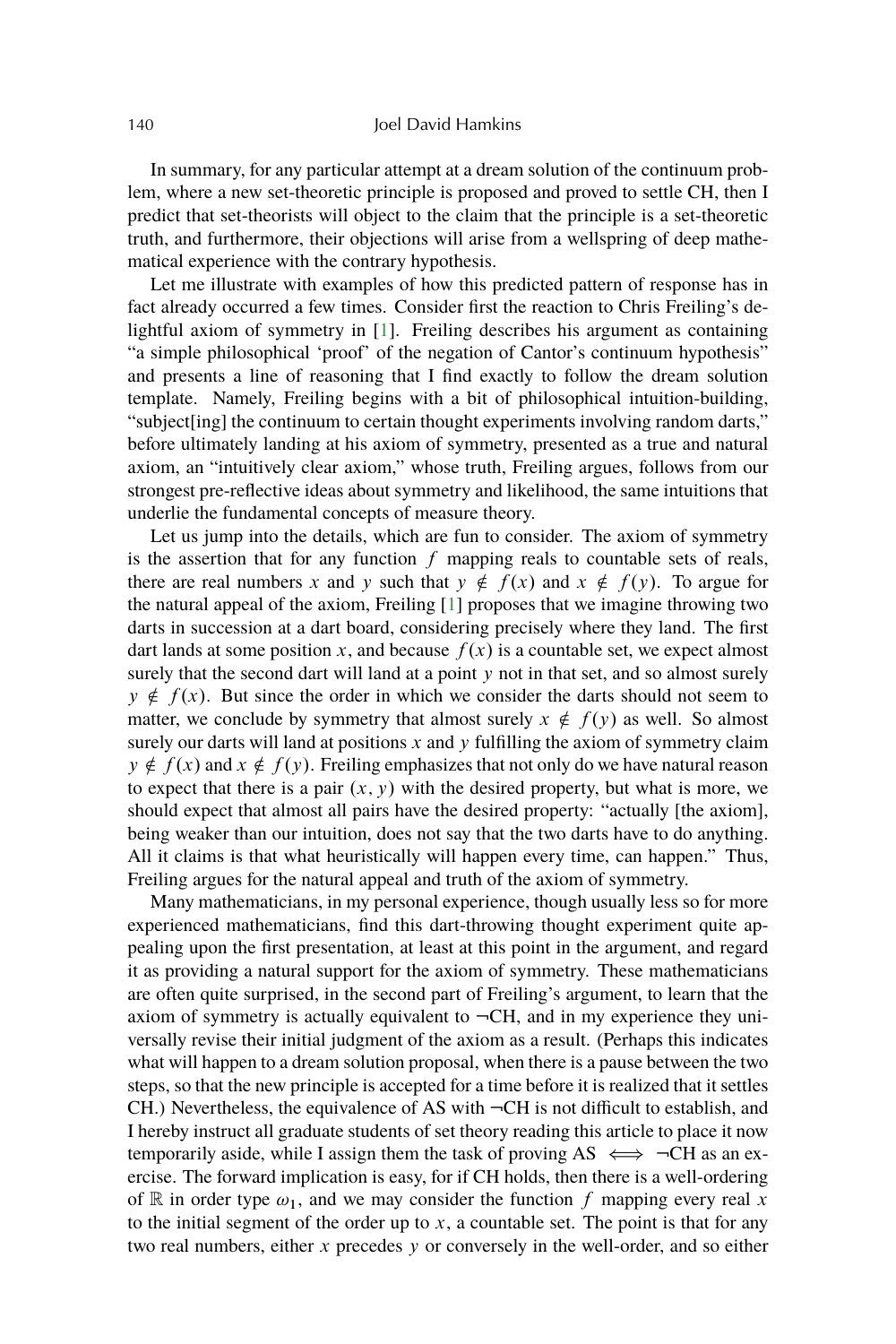$x \in f(y)$  or  $y \in f(x)$ , contrary to the axiom of symmetry. So AS  $\implies \neg CH$ , and this is already enough for the intended dream solution. Conversely, if CH fails, then for any choice of  $\omega_1$  many distinct reals  $x_\alpha$ , for  $\alpha < \omega_1$ , the union  $\bigcup_{\alpha < \omega_1} f(x_\alpha)$  has size  $\omega_1$  and so by  $\neg$ CH there must be a real y not in any  $f(x_\alpha)$ . Since  $f(y)$  contains at most countably many  $x_\alpha$ , there must be some  $x_\alpha$  with  $x_\alpha \notin f(y)$ , and since we have already ensured  $y \notin f(x_\alpha)$ , we have the desired pair (and in fact many such pairs). In summary, the axiom of symmetry is equivalent to  $\neg CH$ , and Freiling has exactly carried out the dream solution template for CH.

Was Freiling's argument received as the longed-for solution to CH? No. Many mathematicians objected that Freiling's argument implicitly assumes for a given function  $f$  that various sets are measurable, including most importantly the set  $\{(x, y) | y \in f(x)\}\$ in the plane. Although each vertical slice of this set is countable and hence measure zero, Freiling's argument relies on our intuitions concerning two independent events—the two dart throws—and depends fundamentally on the robustness of our measure concepts for this two-dimensional set, rather than for the one-dimensional slices of it that are explicitly mentioned in the argument. Freiling anticipates this objection, answering that the intuitive justification he offers for the axiom of symmetry can be viewed as prior to the mathematical development of measure theory. Our confidence in the axiom of symmetry itself, he argues, rests on the same philosophical or prereflective ideas that underlie the technical mathematical requirements we impose on our measure theory in the first place, such as our insistence that measures be countably additive, and we would therefore seem to have as much direct support for the axiom of symmetry as we have for those requirements.

My main point here is to observe the nature of the criticism, rather than to debate the merits of the reply. Specifically, I want to call attention to the fact that mathematicians objected to Freiling's argument largely from a perspective of deep experience and familiarity with nonmeasurable sets and functions, including extreme violations of the Fubini property of the kind on which his argument relies. For mathematicians with this experience and familiarity, the prereflective arguments simply fall flat. We have become deeply skeptical of any intuitive or naive use of measure concepts precisely because we know the pitfalls. Because of our mathematical experience, we know how complicated and badly behaved functions and sets of reals can be in their measure-theoretic properties. We know that any naive account of measure will have a fundamental problem dealing with subsets of the plane all of whose vertical sections are countable and all of whose horizontal sections are cocountable, for example, precisely because the sets look very small from one direction and very large from another direction, while we expect that rotating a set should not change its size.

Consider a variation of Freiling's argument based directly on that idea: intuitively, all sets are measurable, and also rotating sets in the plane preserves measure; but if the CH were to hold, then there is a subset of the unit square, such as the graph of a well-ordering of the unit interval in order type  $\omega_1$ , with all horizontal sections countable and all vertical sections cocountable; this set appears to have measure zero from one direction and measure one from another. Hence, CH fails.

The opponents to Freiling's argument will answer this modified argument by pointing out that our detailed experience with nonmeasurable sets prevents us from accepting the naive claim that every set is measurable. Similarly, for the original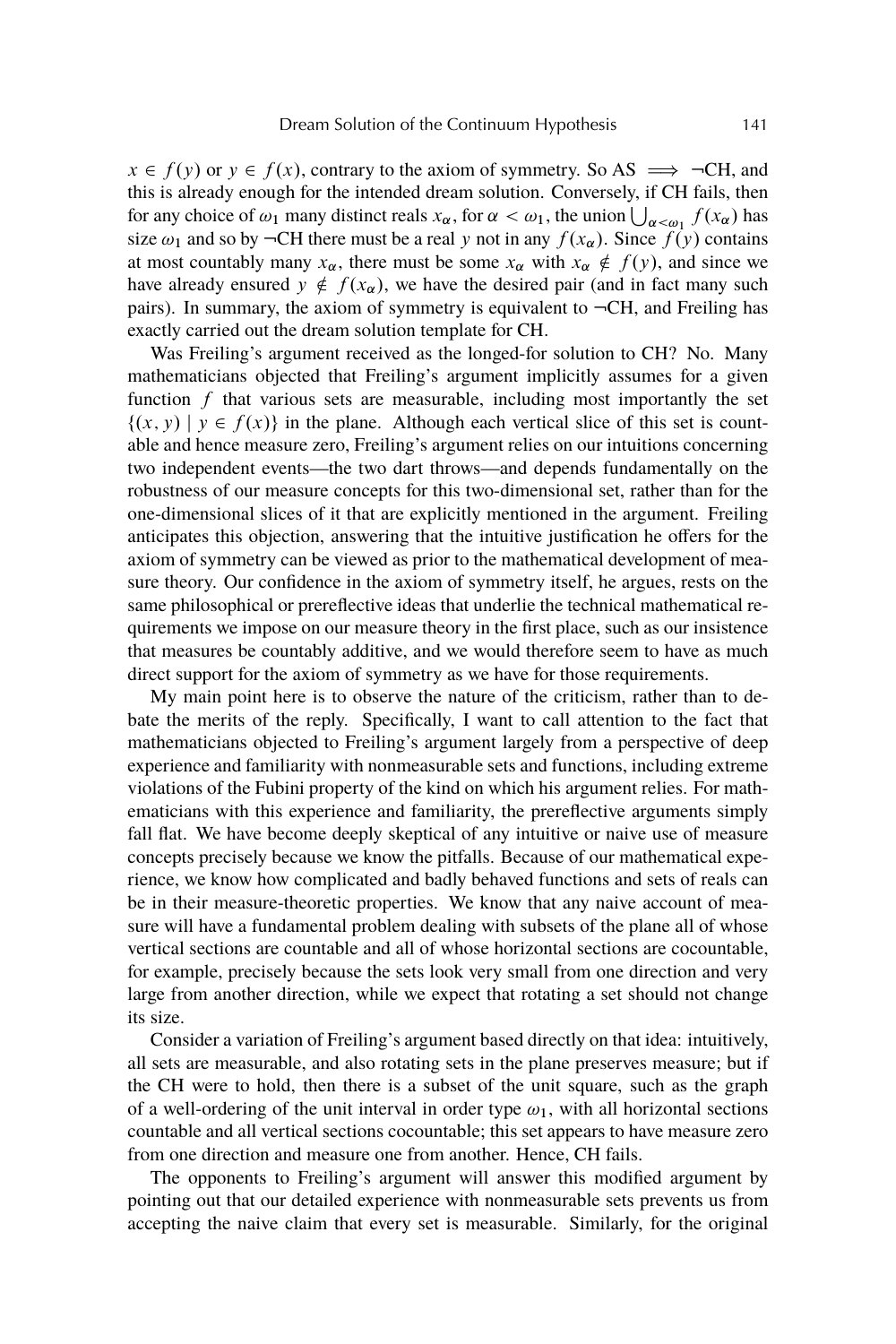<span id="page-7-0"></span>Freiling argument, we are simply not convinced by Freiling's argument that the axiom of symmetry is intuitively true, even if he is using the same intuitions that guided us to the basic principles of measure theory. An experienced mathematician answers Freiling's intuitive appeal by pointing out, as I mentioned, that it relies fundamentally on having nice measure-theoretic properties for the set  $\{(x, y) | y \in f(x)\}$ , whereas we have extensive experience with very badly behaved sets and functions and no reason to suppose this set is not also badly behaved in that way. In an extreme instance of this, inverting Freiling's argument, set-theorists sometimes reject the axiom of symmetry as a fundamental axiom, precisely because of the counterexamples to it that one can produce under CH. In short, because we are deeply familiar with a way that the axiom of symmetry can fail, we do not accept the intuitive justifications as establishing it as true.

Ultimately, rather than being accepted as the longed-for solution to the continuum hypothesis, Freiling's argument is instead most often described as providing an attractive equivalent formulation of  $\neg$ CH, a curious and interesting form of it. The typical presentation of the axiom of symmetry includes a discussion of Freiling's dart-throwing justification, but in my experience this discussion is usually given not as evidence that the axiom is true but rather as a warning about the measure-theoretic monsters, a warning that we must take extra care with issues of nonmeasurability, lest we be fooled. In this way, Freiling's simple philosophical argument is turned on its head, used not as a justification of the axiom but rather as a warning about the error that may arise from a naive treatment of measure concepts, a warning that what seems obviously true might still be wrong. The entire episode bears out the pattern of response I predict for any attempted use of the dream solution template, namely, a rejection of the new axiom from a perspective of deep mathematical experience with the contrary.

Let me turn now to a second illustration of this pattern of response. Consider the set-theoretic principle that I have called the *powerset size axiom* (PSA), the axiom asserting plainly that smaller sets have fewer subsets:

$$
\forall x, y, \quad |x| \le |y| \Rightarrow |P(x)| \le |P(y)|.
$$

Set-theorists understand the situation of this axiom very well, and I shall shortly explain. But how is it received in mathematics generally? Extremely well! A large number of mathematicians, including some very good ones (invariably from nonlogic-related areas of mathematics), look favorably upon the axiom when it is first considered, viewing it as highly natural or even obviously true. They take the axiom to express what seems be a basic intuitive principle, namely, a strictly smaller set should have strictly fewer subsets. The principle, for example, is currently the toprated answer (see Hamkins [\[4\]](#page-9-0)) among dozens to a popular MathOverflow question seeking examples of reasonable-sounding statements that are nevertheless independent of the axioms of set theory, and the same issue has arisen in at least three other MathOverflow questions, posted by mathematicians asking naively whether the PSA is true, or how to prove it or indeed asking with incredulity how it could not be provable. My experience is that a brief conversation with mathematicians at your favorite math tea stands a good chance to turn up additional examples of mathematicians who find the axiom to express a basic set-theoretic fact.

Meanwhile, set-theorists almost never agree with this assessment. They know that the axiom is independent of ZFC, for one can achieve all kinds of crazy patterns for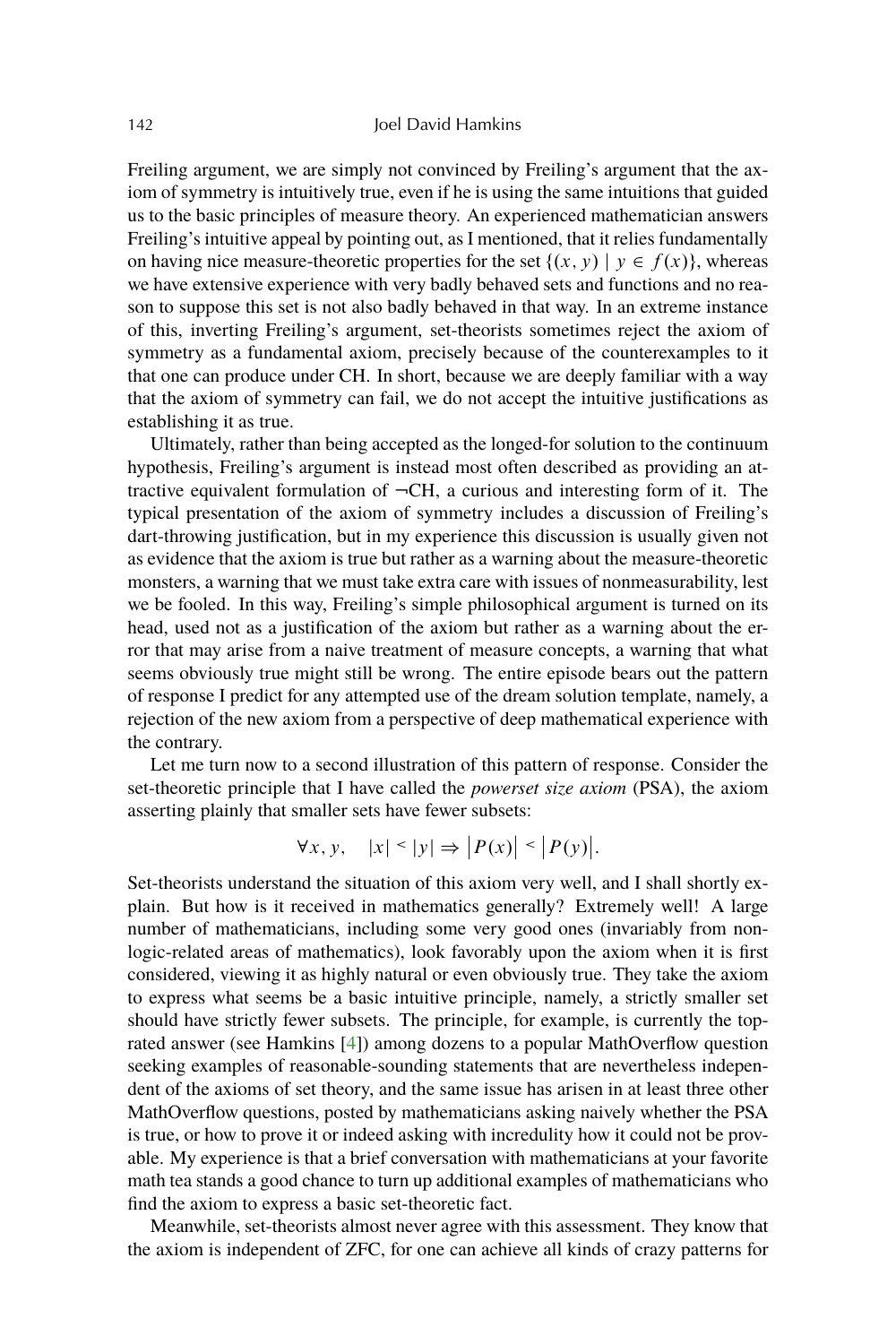<span id="page-8-0"></span>the continuum function  $\kappa \mapsto 2^{\kappa}$  via Easton's theorem. Cohen's original model of  $\neg$ CH violates PSA because it has  $2^{\omega} = 2^{\omega_1}$ , the assertion known as Luzin's hypothesis (see Luzin [\[8\]](#page-9-0)), which had been proposed as an alternative to the continuum hypothesis. Furthermore, Martin's axiom implies  $2^{\omega} = 2^{\kappa}$  for all  $\kappa < 2^{\omega}$ , which can mean additional violations of PSA when CH fails badly. So not only do set-theorists know that PSA can fail, but also they know that PSA must fail in models of the axioms, such as the proper forcing axiom or Martin's maximum, that are often favored particularly by set-theorists with the singular universe view. For some set-theorists, the simple philosophical support of PSA is suppressed as naive in favor of a complex philosophical interest in the forcing axioms, which imply  $\neg$ PSA.

So the situation with the power-set size axiom is that a set-theoretic principle (1) that many mathematicians find to be a natural truth, (2) which expresses an intuitively clear prereflective principle about the concept of size, and (3) which furthermore is known by set-theorists to be perfectly safe in the sense that it is relatively consistent with the other axioms of ZFC, is nevertheless almost universally rejected by set-theorists when it is proposed as a new axiom.

Although the PSA does not settle the CH, my point here is that nevertheless this rejection of the power-set size axiom follows the predicted pattern of response to the dream solution template: a clear and succinct mathematical principle, proposed as fundamental, enjoys a strong intuitive appeal and obvious nature, but is nevertheless rejected from a perspective of deep experience with the contrary. We simply know too much about how the principle can be violated—our set-theoretic informal rigor, as Isaacson uses the term—and we have too much experience working in models of set theory where the principle fails to accept it as a natural truth. Indeed, the ease with which set-theorists shrug off the enormous intuitive pull of PSA is astounding, and this proves my point that set-theorists will not abandon the concepts of set arising in the set-theoretic worlds they have discovered; they view those concepts as being fundamentally coherent and set-theoretically legitimate.

To highlight this, let me propose a thought experiment of my own. Imagine that the history of set theory had proceeded differently, that the power-set size axiom had been considered at the very beginning of set theory, perhaps used in a proof settling a major open question of the period. For example, consider the question whether the symmetric groups  $S_k$  and  $S_\lambda$  on distinct infinite cardinals  $\kappa$  and  $\lambda$ , the respective groups of all permutations on  $\kappa$  and  $\lambda$ , are nonisomorphic as groups. The PSA implies an immediate affirmative answer, since the groups have size  $2^k$  and  $2^{\lambda}$ , respectively, and under the PSA these are distinct.<sup>[1](#page-9-0)</sup> Because of the natural appeal of the axiom, it seems plausible to imagine that the PSA might have found its way onto the standard list of axioms: perhaps an alternative Zermelo might have formalized the symmetric group argument and presented  $ZFC + PSA$  as the list of fundamental axioms, just as our actual Zermelo formalized his proof of the well-order principle with ZC. In this imaginary alternative history, we might now look upon models of :PSA as strange in some fundamental way, regarding them to violate a basic intuitive principle of sets concerning the relative sizes of power sets; perhaps our reaction to these models would be like the current reaction some mathematicians have (not all) to models of  $ZF + \neg AC$  or to models of Aczel's antifoundation axiom AFA, namely, the view that the models may be interesting mathematically and useful for a purpose, but ultimately they violate a basic principle of sets. The point I want to make with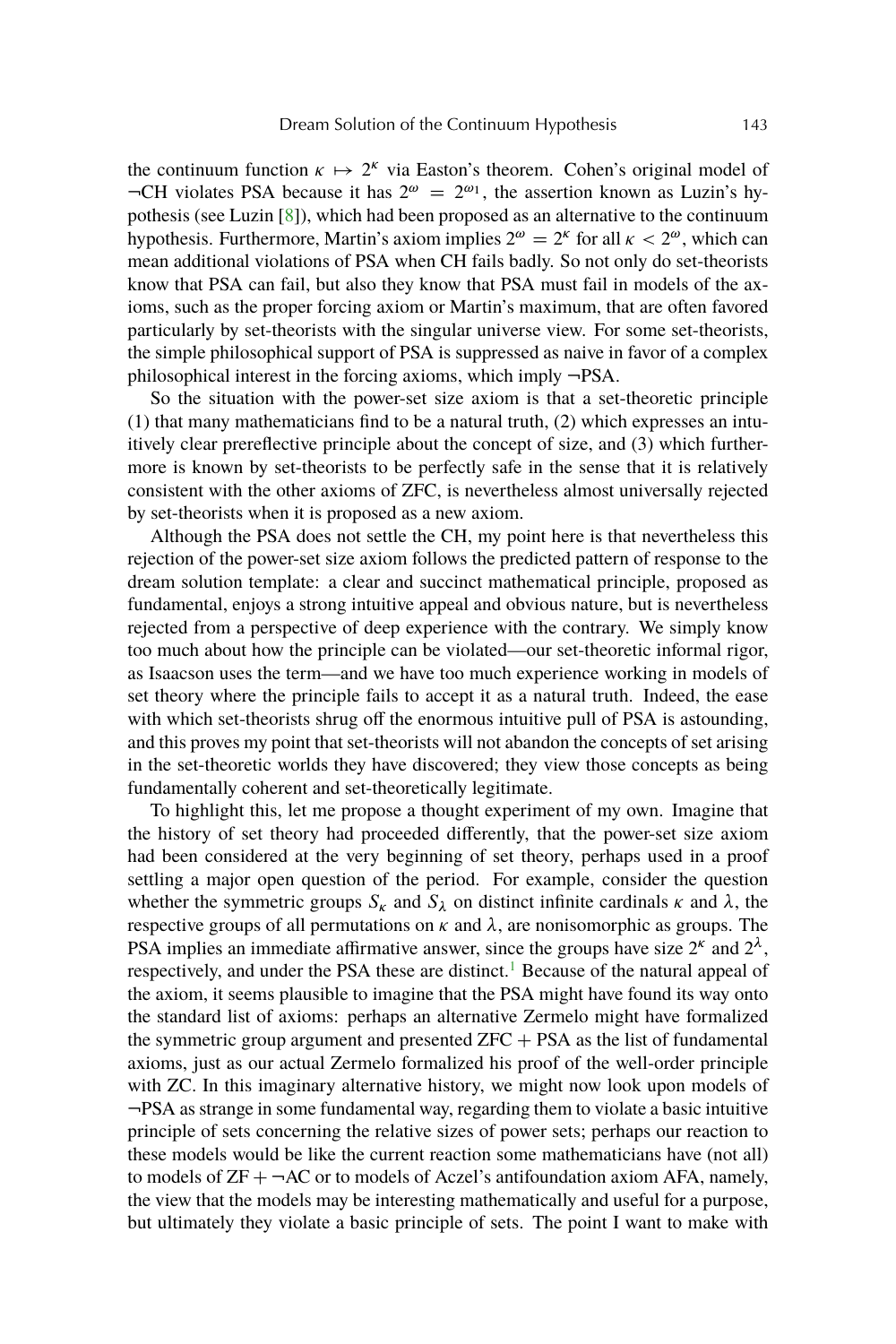<span id="page-9-0"></span>this thought experiment is that without our current detailed technical knowledge of how PSA can fail, we would likely have found the intuitive appeal more compelling.

I have argued, then, that there will be no dream solution of the continuum hypothesis. Let me now go somewhat beyond this claim and issue a challenge to those who propose to solve the continuum problem by some other means. My challenge to anyone who proposes to give a particular, definite answer to CH is that they must not only argue for their preferred answer, mustering whatever philosophical or intuitive support for their answer as they can, but also they must explain away the illusion of our experience with the contrary hypothesis. Only by doing so will they overcome the response I have described, rejection of the argument from extensive experience of the contrary. Before we will be able to accept CH as true, we must come to know that our experience of the opposing  $\neg$ CH worlds was somehow flawed; we must come to see our experience in those lands as illusory. It is insufficient to present a beautiful landscape, a shining city on a hill, for we are widely traveled and know that it is not the only one.

#### **Note**

1. Meanwhile, in fact no additional axiom is needed to settle the question, for even if it should happen that  $2^k = 2^{\lambda}$ , the groups  $S_k$  and  $S_{\lambda}$  are distinguished by the Schreier– Ulam–Baer theorem.

#### **References**

- [1] Freiling, C., "Axioms of symmetry: Throwing darts at the real number line," *Journal of Symbolic Logic*, vol. 51 (1986), pp. 190–200. [Zbl 0619.03035.](http://www.emis.de/cgi-bin/MATH-item?0619.03035) [MR 0830085.](http://www.ams.org/mathscinet-getitem?mr=0830085) [DOI 10.2307/2273955.](http://dx.doi.org/10.2307/2273955) [140](#page-5-0)
- [2] Fuchs, G., J. D. Hamkins, and J. Reitz, "Set-theoretic geology," preprint, [arXiv:1107.4776v1](http://arxiv.org/abs/arXiv:1107.4776v1) [math.LO]. [136](#page-1-0)
- [3] Hamkins, J. D., "The set-theoretic multiverse," *Review of Symbolic Logic*, vol. 5 (2012), pp. 416–49. [Zbl 1260.03103.](http://www.emis.de/cgi-bin/MATH-item?1260.03103) [MR 2970696.](http://www.ams.org/mathscinet-getitem?mr=2970696) [DOI 10.1017/S1755020311000359.](http://dx.doi.org/10.1017/S1755020311000359) [135,](#page-0-0) [136,](#page-1-0) [137,](#page-2-0) [145](#page-10-0)
- [4] Hamkins, J. D., "What are some reasonable-sounding statements that are independent of ZFC?," answer to MathOverflow question, 2009, <http://mathoverflow.net/questions/6594> (accessed 25 November 2009). [142](#page-7-0)
- [5] Hamkins, J. D., and B. Löwe, "The modal logic of forcing," *Transactions of the American Mathematical Society*, vol. 360 (2008), pp. 1793–1817. [MR 2366963.](http://www.ams.org/mathscinet-getitem?mr=2366963) [DOI 10.1090/S0002-9947-07-04297-3.](http://dx.doi.org/10.1090/S0002-9947-07-04297-3) [136](#page-1-0)
- [6] Hamkins, J. D., and D. Seabold, "Well-founded Boolean ultrapowers as large cardinal embeddings," preprint, [arXiv:1206.6075v1](http://arxiv.org/abs/arXiv:1206.6075v1) [math.LO]. [136](#page-1-0)
- [7] Isaacson, D., "The reality of mathematics and the case of set theory," pp. 1–76 in *Truth, Reference, and Realism*, edited by Z. Novak and A. Simonyi, Central European University Press, Budapest, 2008. [138,](#page-3-0) [139](#page-4-0)
- [8] Luzin, N. N., "Sur les ensembles analytiques nuls," *Fundamenta Mathematicae*, vol. 25 (1935), pp. 109–31. [143](#page-8-0)
- [9] Martin, D. A., "Multiple universes of sets and indeterminate truth values," *Topoi*, vol. 20 (2001), pp. 5–16. [Zbl 0986.03005.](http://www.emis.de/cgi-bin/MATH-item?0986.03005) [MR 1836985.](http://www.ams.org/mathscinet-getitem?mr=1836985) [DOI 10.1023/A:1010600724850.](http://dx.doi.org/10.1023/A:1010600724850) [138](#page-3-0)